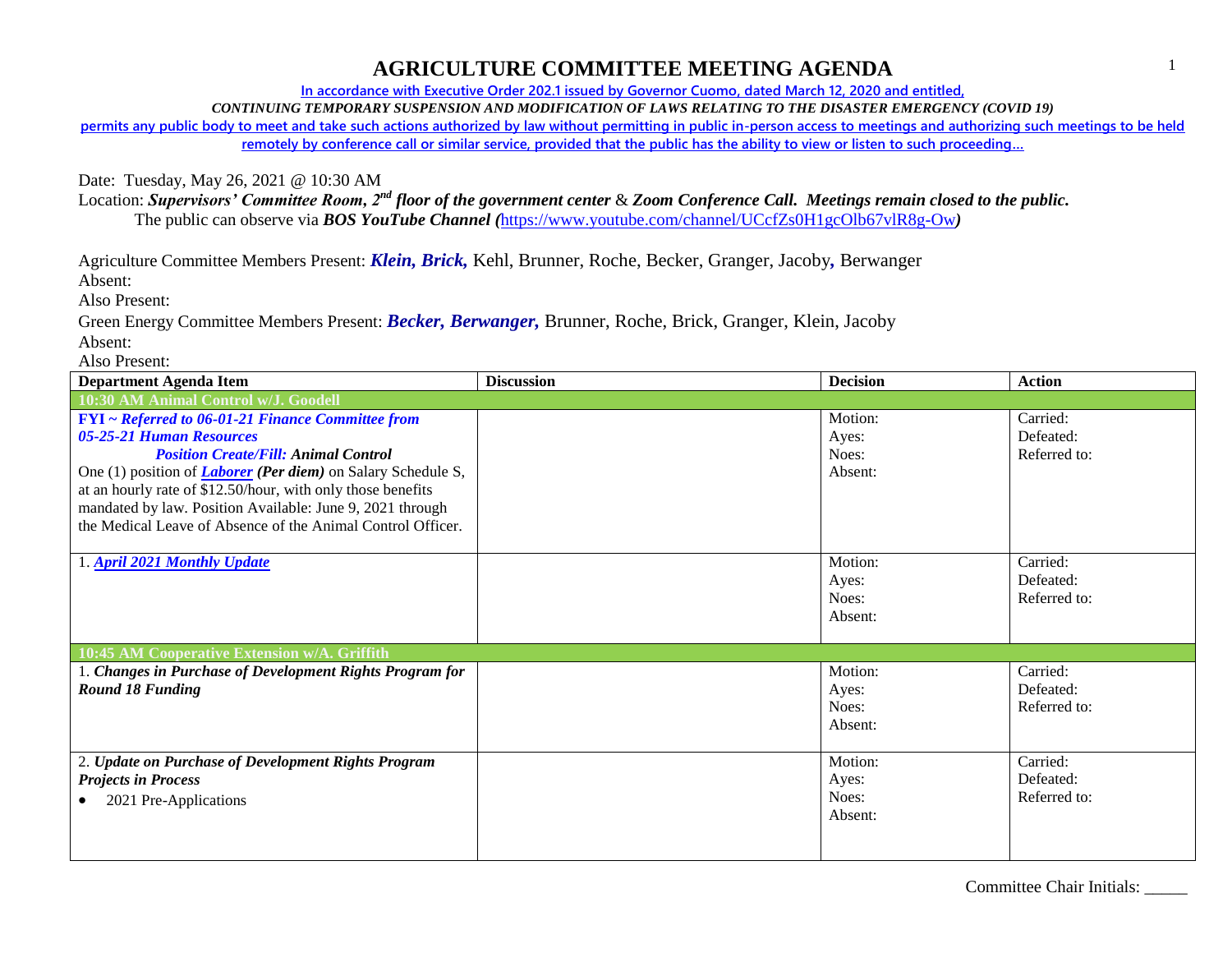**In accordance with Executive Order 202.1 issued by Governor Cuomo, dated March 12, 2020 and entitled,**

*CONTINUING TEMPORARY SUSPENSION AND MODIFICATION OF LAWS RELATING TO THE DISASTER EMERGENCY (COVID 19)*

**permits any public body to meet and take such actions authorized by law without permitting in public in-person access to meetings and authorizing such meetings to be held remotely by conference call or similar service, provided that the public has the ability to view or listen to such proceeding…**

Date: Tuesday, May 26, 2021 @ 10:30 AM

Location: *Supervisors' Committee Room, 2nd floor of the government center* & *Zoom Conference Call. Meetings remain closed to the public.* The public can observe via *BOS YouTube Channel (*<https://www.youtube.com/channel/UCcfZs0H1gcOlb67vlR8g-Ow>*)*

Agriculture Committee Members Present: *Klein, Brick,* Kehl, Brunner, Roche, Becker, Granger, Jacoby*,* Berwanger

Absent:

Also Present:

Green Energy Committee Members Present: *Becker, Berwanger,* Brunner, Roche, Brick, Granger, Klein, Jacoby Absent:

Also Present:

| <b>Department Agenda Item</b>                                     | <b>Discussion</b> | <b>Decision</b> | <b>Action</b> |
|-------------------------------------------------------------------|-------------------|-----------------|---------------|
| 3. Resolution in support of NYS PDR applications from             |                   | Motion:         | Carried:      |
| Table Rock Farm (DeGolyer/Hauser Family)<br>$\bullet$             |                   | Ayes:           | Defeated:     |
| Sunny Knoll Farm (Butler family)<br>$\bullet$                     |                   | Noes:           | Referred to:  |
| The Cedars (Gregg Family)<br>$\bullet$                            |                   | Absent:         |               |
| Gardeau Crest Farm (Perry Location) (Swyers Family)<br>$\bullet$  |                   |                 |               |
|                                                                   |                   |                 |               |
| 11:00 AM Soil & Water w/A. Fagan                                  |                   |                 |               |
| 1. Review Final Report for a New York State Agriculture           |                   | Motion:         | Carried:      |
| <b>Non-Point Source Pollution Abatement &amp; Control Program</b> |                   | Ayes:           | Defeated:     |
| (Round 25)                                                        |                   | Noes:           | Referred to:  |
|                                                                   |                   | Absent:         |               |
|                                                                   |                   |                 |               |
| 2. Agricultural District #5 Review Status update and              |                   | Motion:         | Carried:      |
| <b>Proposed changes Summary:</b>                                  |                   | Ayes:           | Defeated:     |
| <b>Summary of modifications</b>                                   |                   | Noes:           | Referred to:  |
| <b>Draft District Map</b><br>$\bullet$                            |                   | Absent:         |               |
| <b>AFPB Final Report</b><br>$\bullet$                             |                   |                 |               |
| <b>SEAF Part 1 - signed</b><br>$\bullet$                          |                   |                 |               |
| <b>Short EAF supporting Documentation</b><br>$\bullet$            |                   |                 |               |
| <b>DEAF Part 2 - working</b><br>$\bullet$                         |                   |                 |               |
|                                                                   |                   |                 |               |
| 3. Set the public hearing to modify Agricultural District No.     |                   | Motion:         | Carried:      |
|                                                                   |                   | Ayes:           | Defeated:     |
|                                                                   |                   | Noes:           | Referred to:  |
|                                                                   |                   | Absent:         |               |
|                                                                   |                   |                 |               |

Committee Chair Initials: \_\_\_\_\_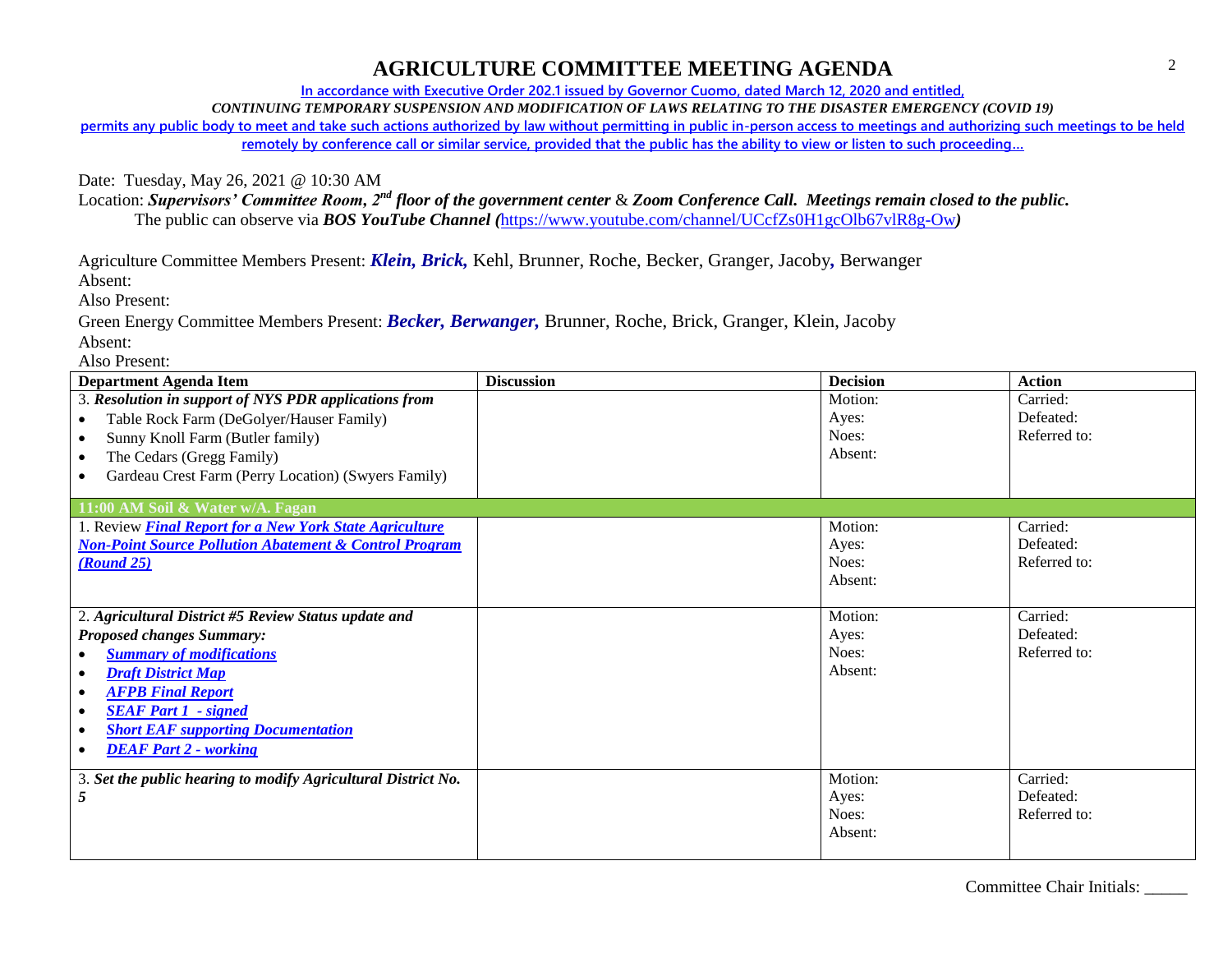**In accordance with Executive Order 202.1 issued by Governor Cuomo, dated March 12, 2020 and entitled,**

*CONTINUING TEMPORARY SUSPENSION AND MODIFICATION OF LAWS RELATING TO THE DISASTER EMERGENCY (COVID 19)*

**permits any public body to meet and take such actions authorized by law without permitting in public in-person access to meetings and authorizing such meetings to be held remotely by conference call or similar service, provided that the public has the ability to view or listen to such proceeding…**

Date: Tuesday, May 26, 2021 @ 10:30 AM

Location: *Supervisors' Committee Room, 2nd floor of the government center* & *Zoom Conference Call. Meetings remain closed to the public.* The public can observe via *BOS YouTube Channel (*<https://www.youtube.com/channel/UCcfZs0H1gcOlb67vlR8g-Ow>*)*

Agriculture Committee Members Present: *Klein, Brick,* Kehl, Brunner, Roche, Becker, Granger, Jacoby*,* Berwanger

Absent:

Also Present:

Green Energy Committee Members Present: *Becker, Berwanger,* Brunner, Roche, Brick, Granger, Klein, Jacoby Absent:

Also Present:

| <b>Department Agenda Item</b>                                                                                                                                                           | <b>Discussion</b>                                                                                                                                                                                                                                                                                                                                                                                                                                  | <b>Decision</b>                      | <b>Action</b>                         |  |
|-----------------------------------------------------------------------------------------------------------------------------------------------------------------------------------------|----------------------------------------------------------------------------------------------------------------------------------------------------------------------------------------------------------------------------------------------------------------------------------------------------------------------------------------------------------------------------------------------------------------------------------------------------|--------------------------------------|---------------------------------------|--|
| <b>Committee Chair's Agenda</b>                                                                                                                                                         |                                                                                                                                                                                                                                                                                                                                                                                                                                                    |                                      |                                       |  |
| 1. Nomination of Supervisor Brunner, T/Java to the<br>Governor's Farmland Protection Working Group. Names<br>were submitted to NYS Ag. & Markets through NYSAC on<br>Thursday 05/20/21. | The committee was created in this year's state<br>budget and will help to facilitate input from local<br>governments in the renewable energy siting<br>process. The group will have a year to develop<br>approaches to recognize the value of viable ag<br>land and methods to minimize adverse impacts to<br>ag land from the siting of major renewable energy<br>facilities. They will be charged with meeting at<br>least three times per year. | Motion:<br>Ayes:<br>Noes:<br>Absent: | Carried:<br>Defeated:<br>Referred to: |  |
| 2. Permission was granted to the NYS DEC for removal of<br>Giant Hogweed from control site 364 (one lot north of 4694<br>Poplar Tree Road) by Committee Chair Klein on May 11,<br>2021  |                                                                                                                                                                                                                                                                                                                                                                                                                                                    | Motion:<br>Ayes:<br>Noes:<br>Absent: | Carried:<br>Defeated:<br>Referred to: |  |
| <b>Fair Association w/M. Roche</b>                                                                                                                                                      |                                                                                                                                                                                                                                                                                                                                                                                                                                                    |                                      |                                       |  |
|                                                                                                                                                                                         |                                                                                                                                                                                                                                                                                                                                                                                                                                                    | Motion:<br>Ayes:<br>Noes:<br>Absent: | Carried:<br>Defeated:<br>Referred to: |  |
| Dairy Industry w/S. Klein                                                                                                                                                               |                                                                                                                                                                                                                                                                                                                                                                                                                                                    |                                      |                                       |  |
|                                                                                                                                                                                         |                                                                                                                                                                                                                                                                                                                                                                                                                                                    | Motion:<br>Ayes:<br>Noes:<br>Absent: | Carried:<br>Defeated:<br>Referred to: |  |

Committee Chair Initials: \_\_\_\_\_